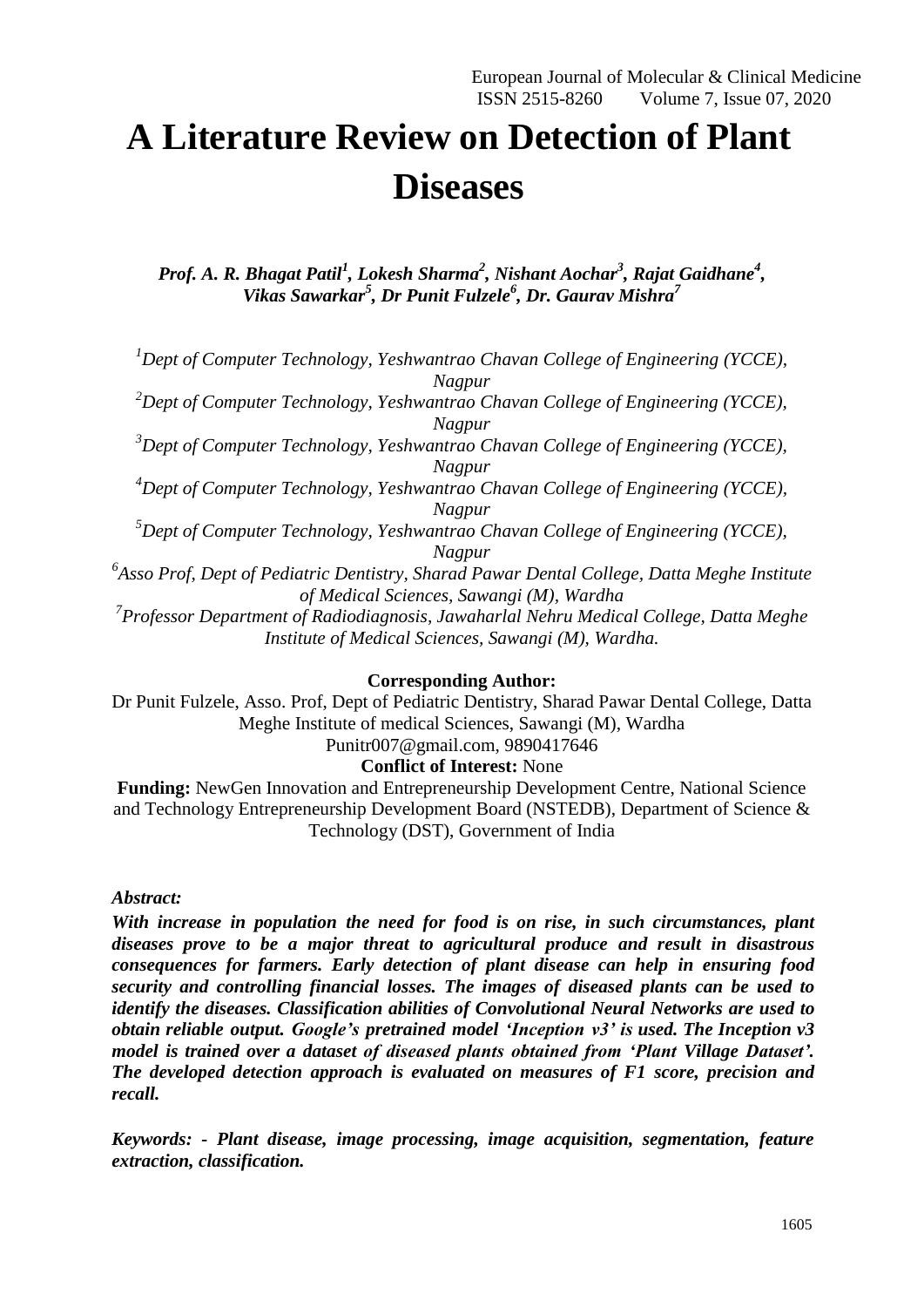#### I. INTRODUCTION

Plant diseases are one of major reasons behind the production and economic losses in agriculture. Identifying disease correctly is a challenging task and requires expertise. Frequently the illnesses or its signs like colored spots or streaks can be observed on the plant leaves. The plants diseases is usually caused by microbes including fungi, bacteria, and viruses. There is a wide spectrum of signs and symptoms which differ because of the cause or etiology of the plant disease.

The neural networks have been an emerging application in numerous and diverse areas as examples of end to end learning. The nodes in a neural network are mathematical functions that take numerical inputs from the incoming edges and provide a numerical output as an outgoing edge.

The CNN may holds its applications in the agricultural field including identification of diseases and also to quantify the diseased area. Usually the diseases are identified by naked eye observation by an expert. This method involves huge time in vast farms or land. The use of convolutional neural network in recognition and detection of plant diseases early will be effective to increase the quality of products.

To develop such a precise image classifier aimed at diagnosis of diseases of plant, we need a large, processed and verified dataset containing various diseased and healthy plant images.

‗Plant Village' project has collected thousands of plant images and made it open and free to use. The dataset is already processed and is available in three versions as Colored, gray scale and segmented.

## II. LITERATURE SURVEY

In the paper "Deep learning for Image-Based Plant detection" [1] the authors Prasanna Mohanty et al**.,** has proposed an approach to detect disease in plants by training a convolutional neural network. The CNN model is trained to identify healthy and diseased plants of 14 species. The model achieved an accuracy of

99.35% on test set data. When using the model on images procured from trusted online sources, the model achieves an accuracy of 31.4%, while this is better than a simple model of random selection, a more diverse set of training data can aid to increase the accuracy. Also some other variations of model or neural network training may yield higher accuracy, thus paving path for making plant disease detection easily available to everyone.

Malvika Ranjan et al. in the paper ―**Detection and Classification of leaf disease using Artificial Neural Network"** proposed an approach to detect diseases in plant utilizing the captured image of the diseased leaf. Artificial Neural Network (ANN) is trained by properly choosing feature values to distinguish diseased plants and healthy samples. The ANN model achieves an accuracy of 80%.

According to paper ―**Detection of unhealthy region of plant leaves and classification of plant leaf diseases using texture features" [3]** by S. Arivazhagan, disease identification process includes four main steps as follows: first, a color transformation structure is taken for the input RGB image, and then by means of a specific threshold value, the green pixels are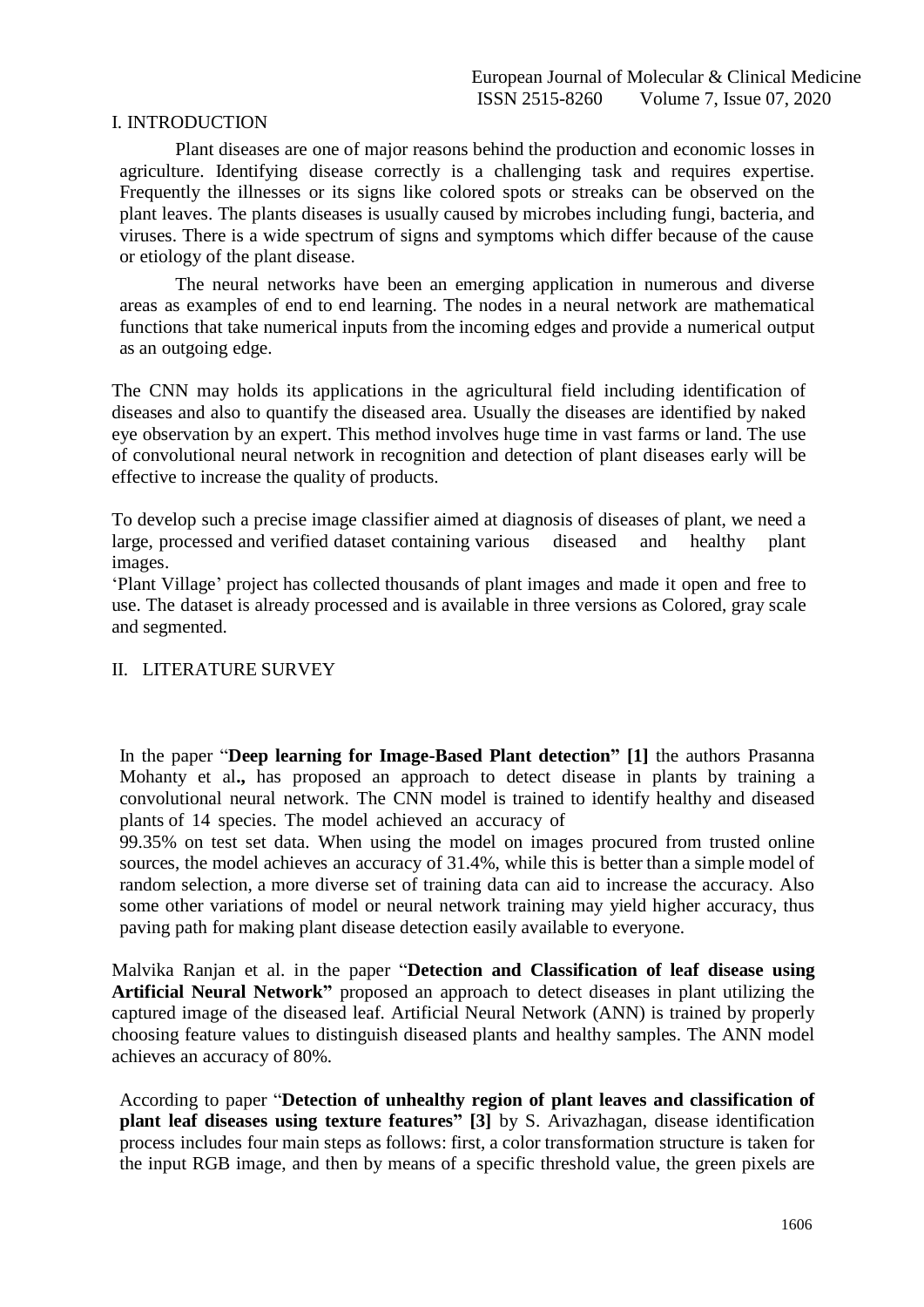detected and uninvolved, which is followed by segmentation process, and for obtaining beneficial segments the texture statistics are computed. At last, classifier is used for the features that are extracted to classify the disease..

Kulkarni et al. in the paper ―**Applying image processing technique to detect plant diseases" [4],** a methodology for early and accurately plant diseases detection, using artificial neural network (ANN) and diverse image processing techniques. As the proposed approach is based on ANN classifier for classification and Gabor filter for feature extraction, it gives better results with a recognition rate of up to 91%.

In paper "Plant disease detection using CNN and GAN" [5], by Emaneul Cortes, an approach to detect plant disease using Generative Adversarial networks has been proposed. Background segmentation is used for ensuring proper feature extraction and output mapping. It is seen that using Gans may hold promise to classify diseases in plants, however segmenting based on background did not improve accuracy.

In the paper ―**Convolutional Neural Network based Inception v3 Model for Animal Classification**" [6], Jyotsna Bankar et al. have proposed use of inception v3 model in classifying animals in different species. Inception v3 can be used to classify objects as well as to categorize them, this capability of inception v3 makes it instrumental in various image classifiers.

# III. PROPOSED METHOD

- Dataset Classification
- Building the CNN using transfer learning
- Training our Network
- Testing

## *1) Dataset Classification*

Selection of proper set of images for training of model is a significant task.

Centroid of each image is calculated to retrieve select images. Centroid can be calculated by use of contours.

Contour is a curve that joins all the points along the periphery of a shape. Contours can much be detected much precisely on binary images. Hence, every image has to be converted to grayscale with a threshold applied on it. 'find Contours' function can be use for this purpose. Three arguments provided to this function are Source image, contour retrieval mode and contour approximation method. Output of the function contains the images, contours and hierarchy. Output contains all contours in the image. Every contour is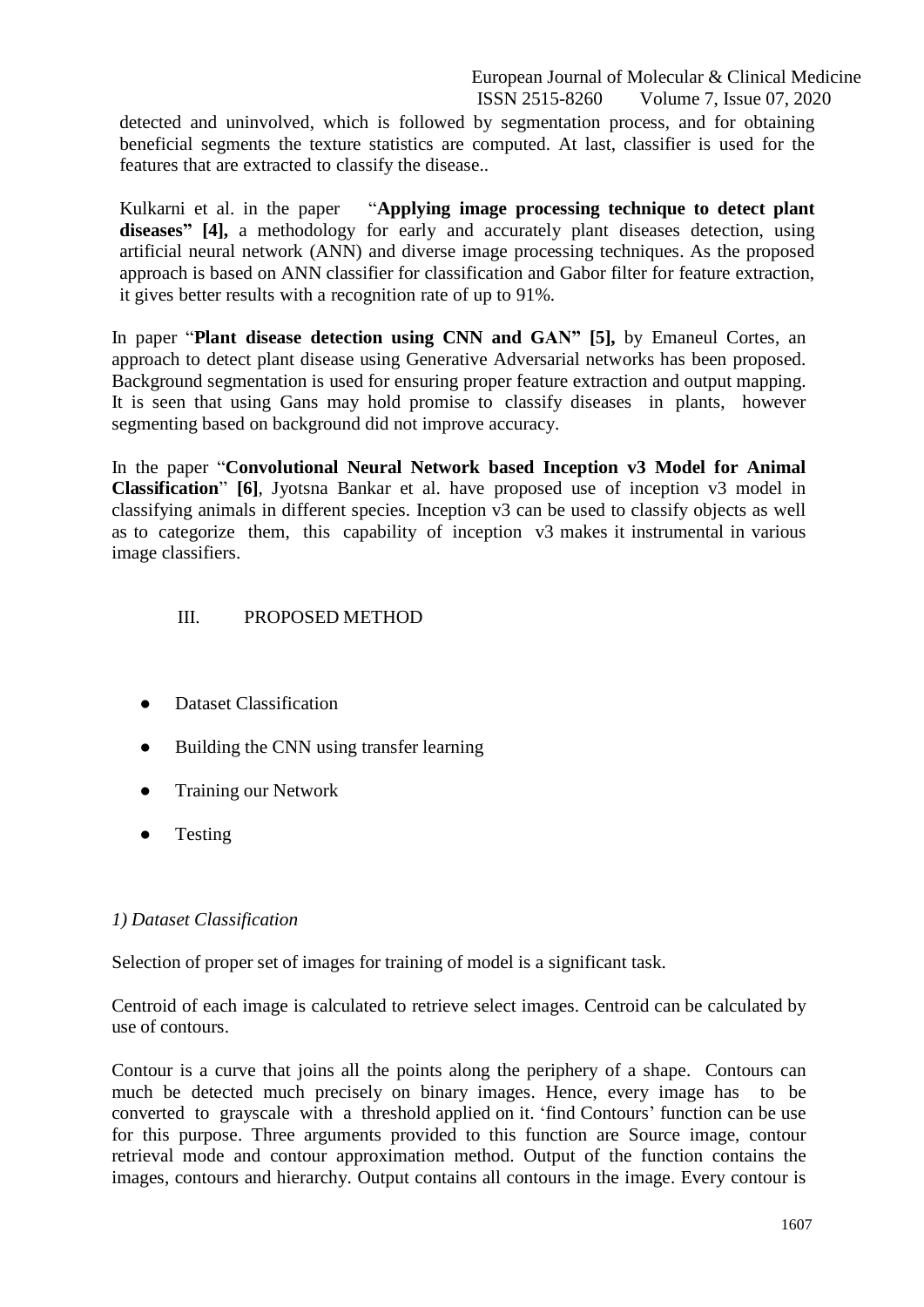array of (x,y) coordinates of boundary points. Contour Approximation Method is used to specify the coordinates to be stored. CHAIN\_APPROX\_NONE stores all boundary points. But all boundary points are not required. Because for finding contour of a straight line all points are not needed only two points are sufficient. CHAIN\_APPROX\_SIMPLE provides this kind of output by eliminating all redundant points and compressing the contour[7].

Having found the contours, the image moments are calculated. Image moments are used to calculate the centre of mass or the centroid of an object. The function cv2. Moments return a dictionary of all moment values. From this moments one can extract data such as centroid, area, etc. As we only need centroid of the image, it is given by the relations,

 $Cx = (M[$ "m10"]/ $M[$ "m00"]) and  $Cy = (M['m01"] / M['m00"])$ here, M is the dictionary of moments.

After calculating the centroid of each image using the above method, we set a definite range for (x, y) coordinates after overlooking all the centroids. The images falling between the range are selected for further processing.



*2) Building the CNN using transfer learning*

Image identification has become feasible with the advent of Convolutional Neural Networks. But designing a CNN that identifies objects and classifies them into distinct classes is a complex task. By making use of transfer learning it can be simplified. In transfer learning we have trained our model that has been trained on Plant Village dataset using 12GB TESLA k80 GPU. Also Transfer learning significantly reduces training time and gives much better performance for relatively small dataset [8].

Google has released pertained models on tensor flow's official website. **"Inception v3"** is one of such models that is trained on ImageNet dataset and can identify 1000 classes such as television, keyboard, car and some animals. It is one of the most widely used model for image classification[9].

The Inception v3 network is 48 layers deep and has an input image size of 299 by 299. The network takes image as input and gives label as output. The characteristic of Inception v3 is factorization. The purpose of factorizing convolutions is to decrease the parameters and connections while retaining the efficiency of the network.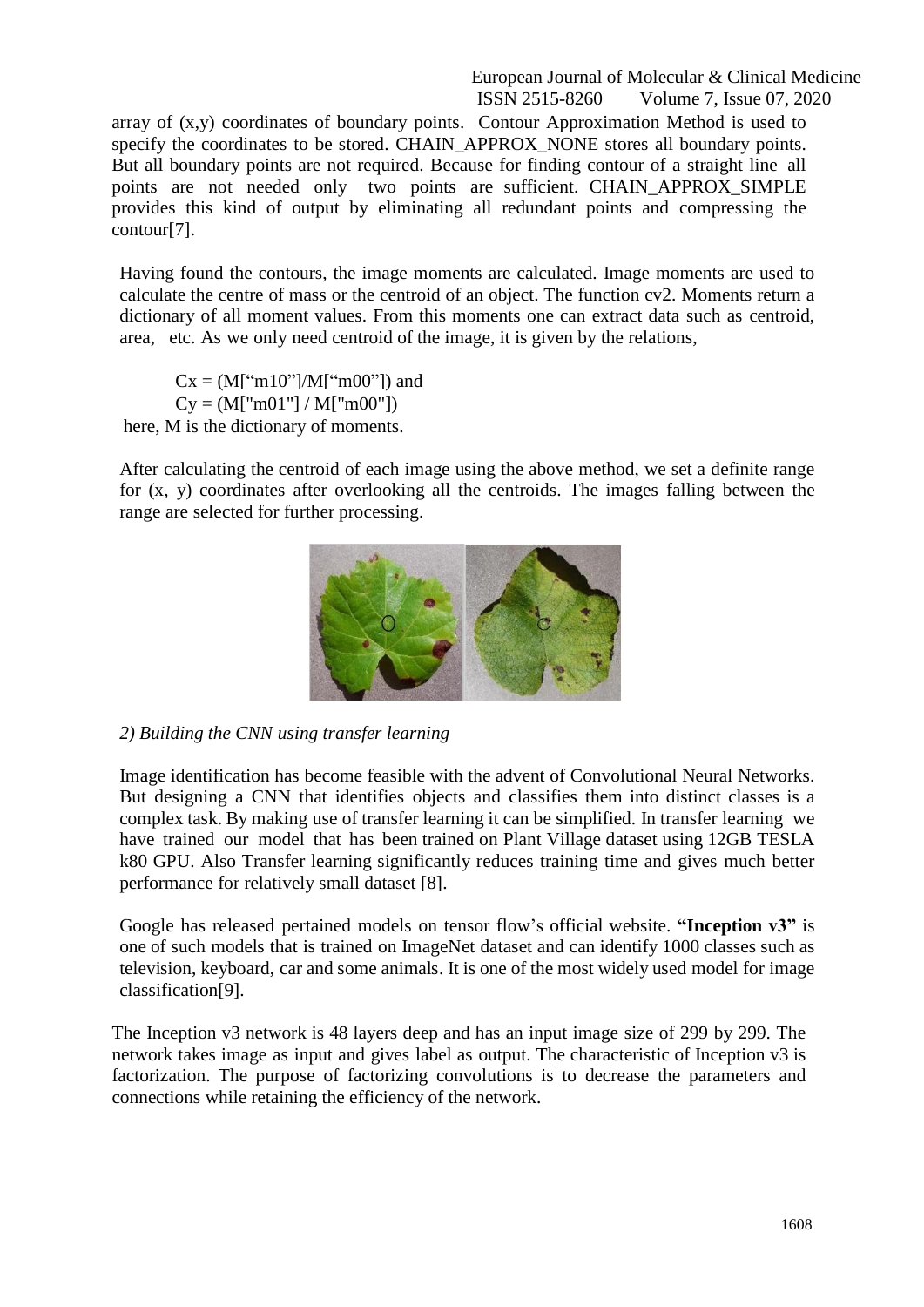

## a. Factorizing Convolutions

By means of factorizing convolutions the no. of connections and parameters are reduced to a considerable degree without adversly affecting the efficiency of the system.

Factorization can be into smaller convolutions such as, two 3 by 3 convolutions replace one 5 by 5 convolution; or assymetric convolutions such as 3 by 1 convolution followed by 1 by 3 replaces 3 by 3 convolution.

## b. Auxilary classifier

In Inception-v3, auxiliary classifier is used as regularizer. Batch normalization, introduced in Inception v2, is also used in the auxiliary classifier.

## c. Efficient Grid Size Reduction

Usually feature map downsizing is done by max pooling. But the approach either tends to be too greedy or too expensive. In inception v3 320 feature maps are obatined by max pooling and these are concatenated to obatin 640 feature maps. Efficient grid size reduction in Inception v3 produces inexpensive yet effective network. *3) Training the network*

The deep convolutional model can be used to classify labels specific to the task at hand. For this the Inception v3 model is loaded. New classes to be recognised are specified and Inception v3 model is trained over different batches for certain number of epoches, thus harnessing the image classifying abilities of Inception v3 to classify diseased plants.

Retrain script is an important medium to generate custom image classifier using inception v3. It traines a new layer which performs task of classifying the custom specified classes. The script can be can be altered for parameters such as:- image dir, intermediate\_output\_graphs\_dir, output\_graph, output\_labels, ditortion feature, number of training steps(epoches), learning rate, etc.

The dataset contains labelled folders with images, the path to these folders is provided to the retrain script. A portion of these images is retained for testing.

The Inception v3 model is iteratively trained over differrent batches for certain number of epochs. Labels for each of the disease is provided to the network along with the images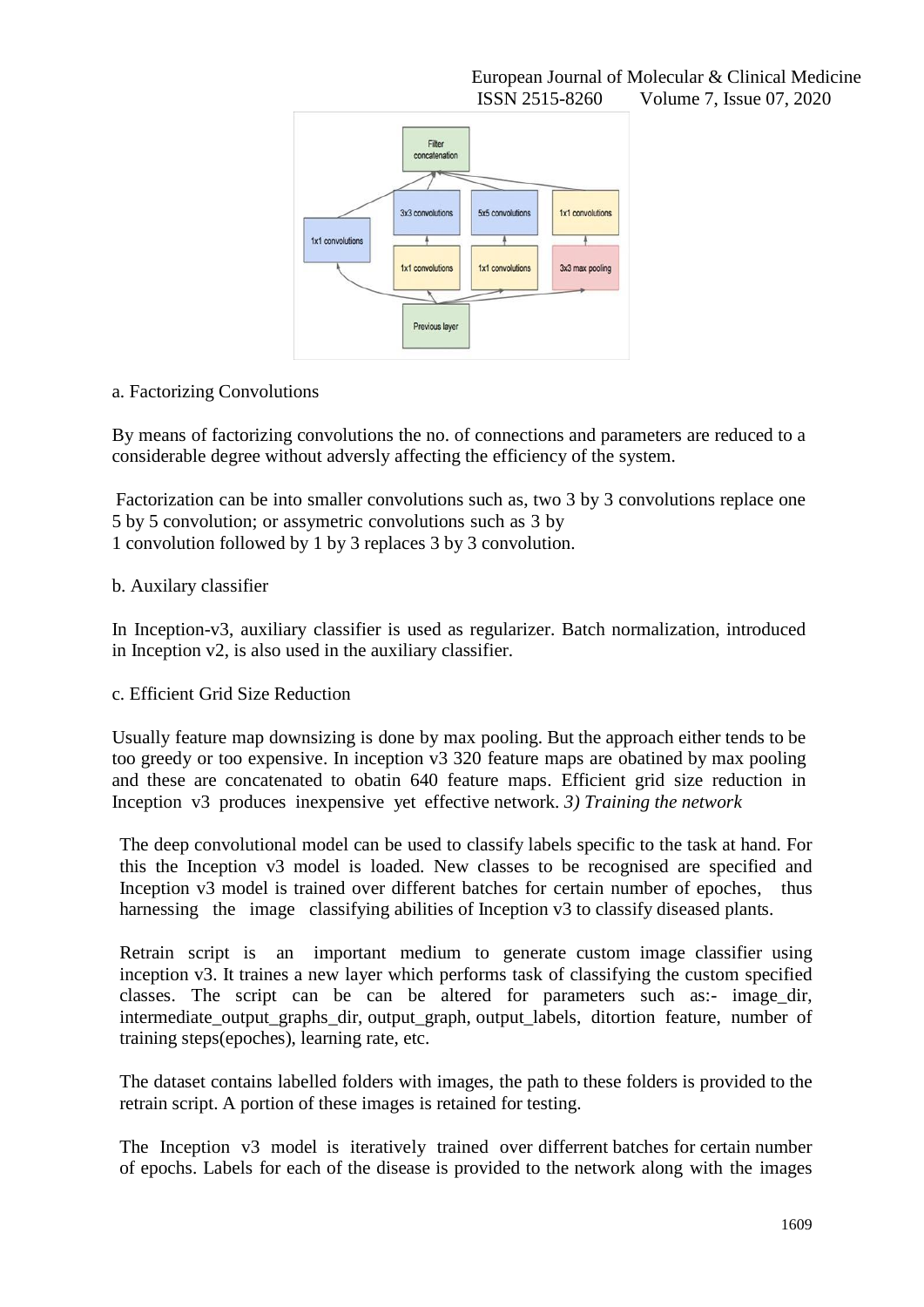belonging to the label. A separate set of images is kept aside for testing. Callback functions are used to obtain statistics during model traning. Parameters such as loss, validation loss and accuracy are obtained with callbacks. We use these values to monitor the performance of the model through different epoches. Callbacks enable us to interact with the model during the training of model. Callbacks can also be used to inhibit training after a certain level of required effeciency is achieved to stop model from overfitting.

#### *4) Testing*

The trained model is tested on a set of images. Random images are introduced to the network and output label is compared to the original known label of the image. Parameters used for evaluation are F1 score, precision and recall. Precision is the proportion of predicted positives that are truly positives. Recall gives the proportion of actual positives correctively classified. F1 score helps in maintaining a balance between precision and recall. Evidences for needs of such innovations are event from GBD surveys[10-17]. A number of studies on related aspects have been reported by different authors[18-27].



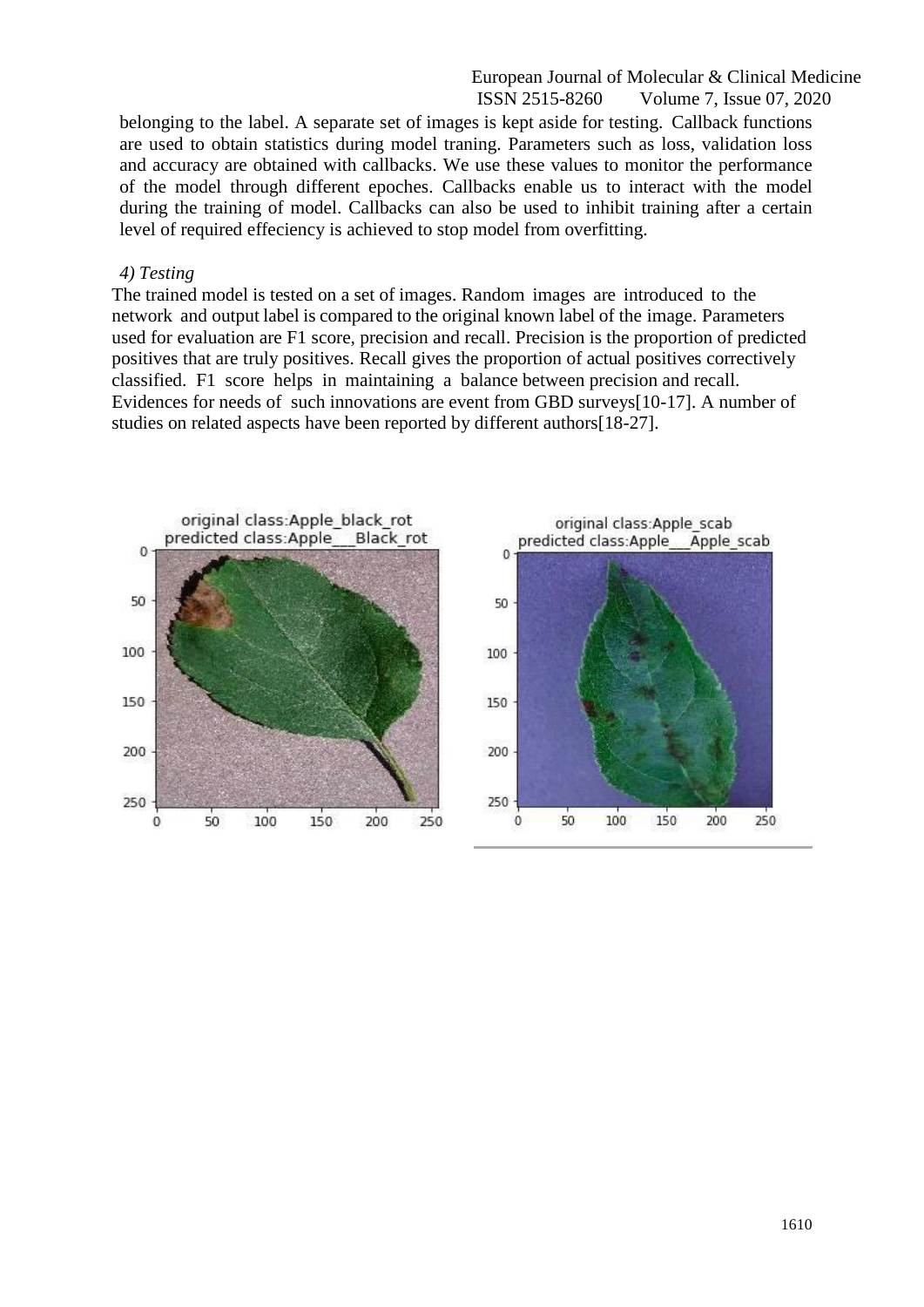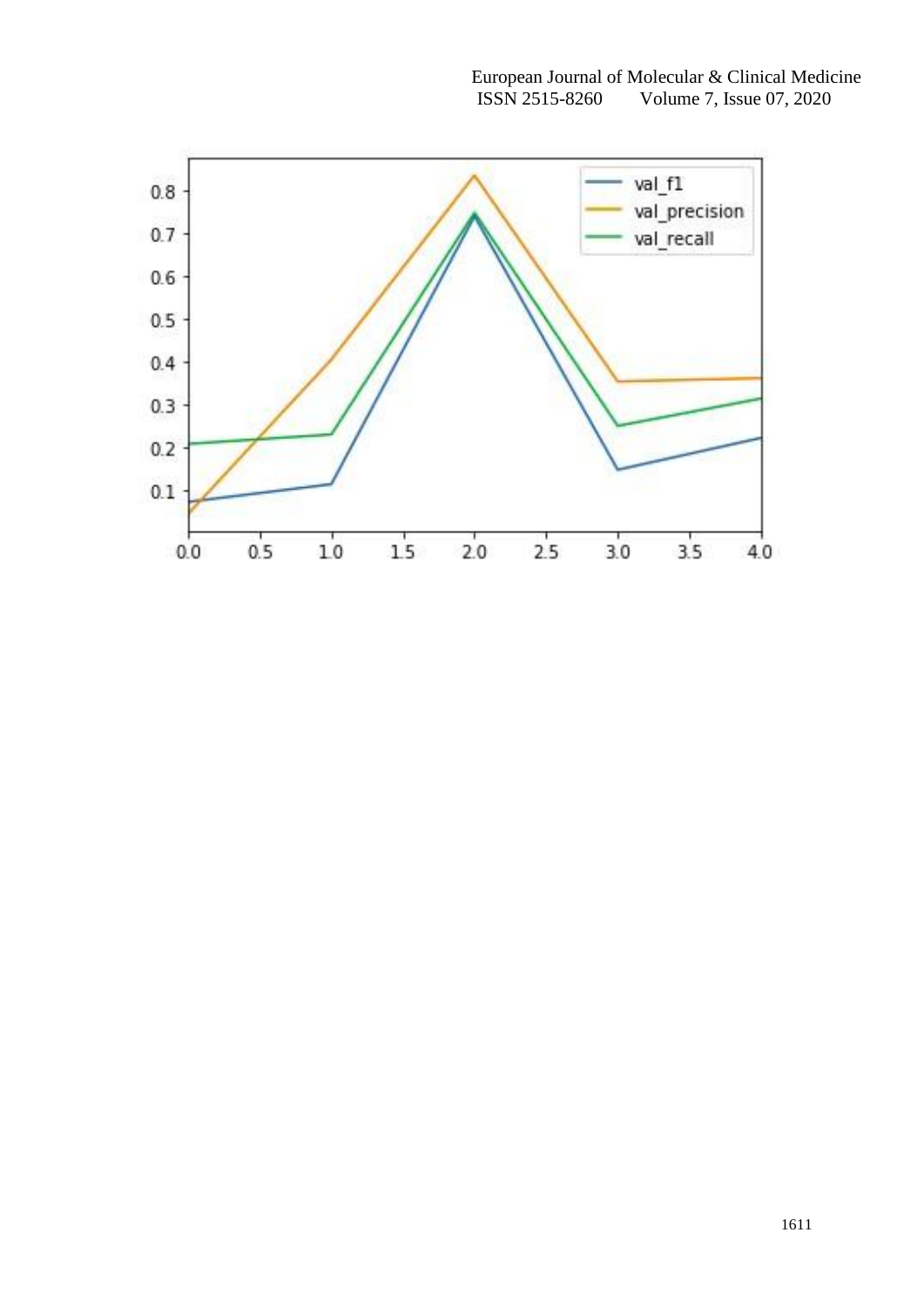## IV. CONCLUSION

This paper proposes a CNN based method for plant disease classification using the leaves of diseased plants. Building such a neural network with high efficiency is a complex task. Transfer learning can be employed to achieve greater efficiency . Inception v3 is one of the models available that inherently have the capability to classify images and further can be trained to identify different classes. Thus, use of Inception v3 can play key role in obtaining fast and effective plant disease identifiers. Also by dataset classification using contour method, the training set can be chosen to ensure proper training of model for all features. This provides better feature extraction than randomly classifying the dataset. Optimal results were obtained by employing the methods specified in the paper. Thus, with implementation and use of these methods for plant disease classification losses in agriculture can be reduced.

# **References:**

- [1] Mohanty, S. P., Hughes, D. P., & Salathé, M. (2016). Using deep learning for imagebased plant disease detection. Frontiers in Plant Science, 7(September), [1419].https://doi.org/10.3389/fpls.2016.01419
- [2] Ser Serawork Wallelign, Mihai Polceanu, Cédric Buche. Soybean Plant Disease Identification Using Convolutional Neural Network. FLAIRS-31, May 2018, Melbourne, United States.<https://hal.archives-ouvertes.fr/hal-01807760>
- [3] S.Arivazhagan, R. Newlin Shebiah, S.Ananthi, S.Vishnu Varthini. 2013. Detection of unhealthy region of plant leaves and classification of plant leaf diseases using texture features. Agric Eng Int: CIGR Journal.
- [4] Huu Quan Cap, Katsumasa Suwa, Erika Fujita, Satoshi Kagiwada, Hiroyuki Uga, and Hitoshi Iyatomi. A deep learning approach for on-site plant leaf detection. 2018 IEEE 14th International Colloquium on Signal Processing & Its Applications (CSPA).
- [5] Santhosh Kumar S, and B. K. Raghavendra. Diseases Detection of Various Plant Leaf Using Image Processing Techniques: A Review. 2019 5th International Conference on Advanced Computing & Communication Systems (ICACCS)
- [6] Jyotsna Bankar, and Nitin R Gavai. Convolutional Neural Network based Inception v3 Model for Animal Classification. International Journal of Advanced Research in Computer and communication Engineering, May 2018
- [7] Abirami Devaraj, Karunya Rathan, Sarvepalli Jaahnavi, and K Indira. Identification of Plant Disease using Image Processing Technique. 2019 International Conference on Communication and Signal Processing (ICCSP).
- [8] Mercelin Francis, and C. Deisy. Disease Detection and Classification in Agricultural Plants Using Convolutional Neural Networks — A Visual Understanding. 2019 6th International Conference on Signal Processing and Integrated Networks (SPIN).
- [9] S. Sankaran, A. Mishra, R. Ehsani, and C. Davis, "A review of advanced techniques for detecting plant diseases," Computers and Electronics in Agriculture, vol. 72, no. 1, pp. 1–13, 2010.
- [10] James, Spencer L, Chris D Castle, Zachary V Dingels, Jack T Fox, Erin B Hamilton, Zichen Liu, Nicholas L S Roberts, et al. "Estimating Global Injuries Morbidity and Mortality: Methods and Data Used in the Global Burden of Disease 2017 Study." *Injury Prevention* 26, no. Supp 1 (October 2020): i125–53. [https://doi.org/10.1136/injuryprev-2019-043531.](https://doi.org/10.1136/injuryprev-2019-043531)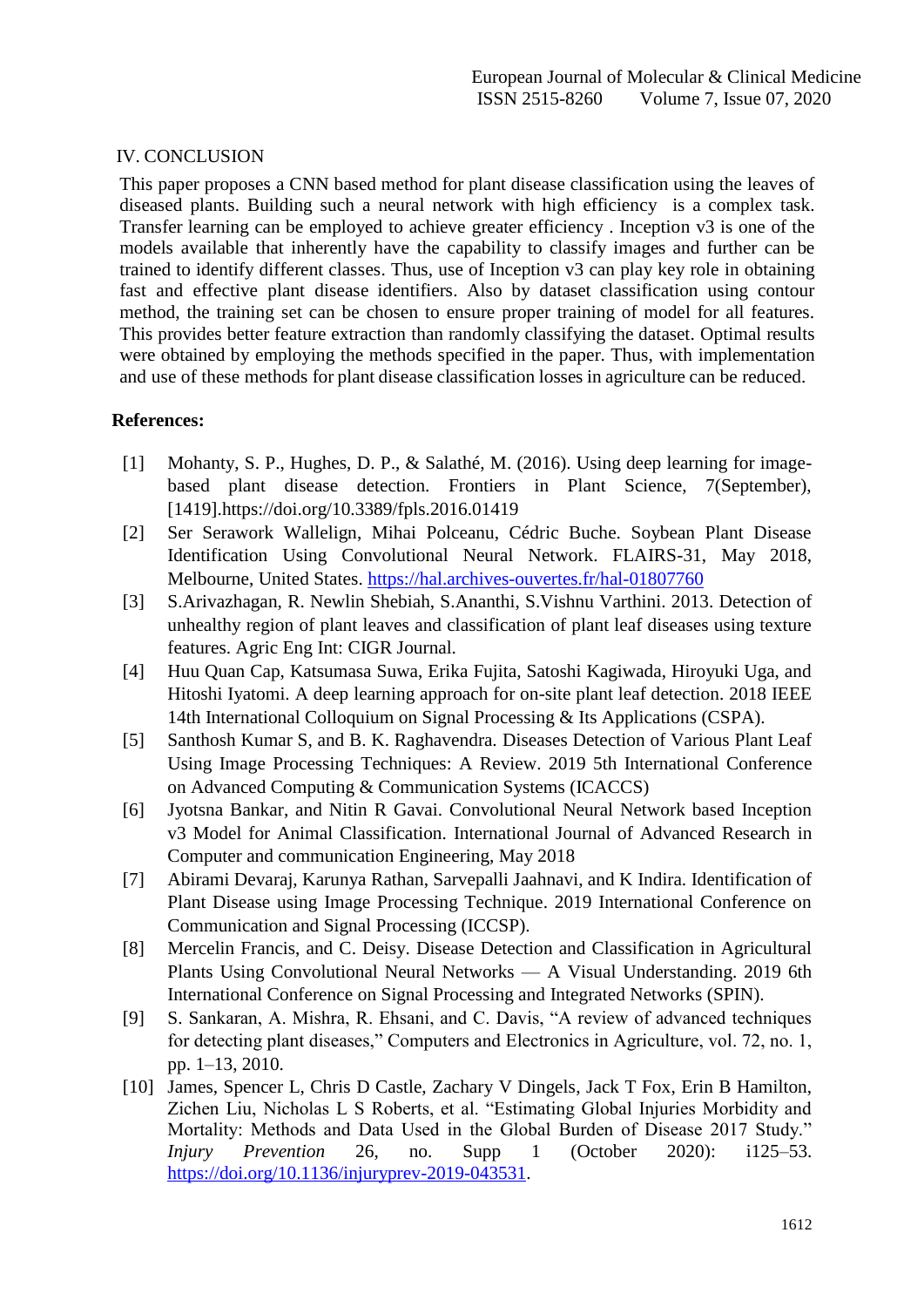- [11] James, Spencer L, Chris D Castle, Zachary V Dingels, Jack T Fox, Erin B Hamilton, Zichen Liu, Nicholas L S Roberts, et al. "Global Injury Morbidity and Mortality from 1990 to 2017: Results from the Global Burden of Disease Study 2017." *Injury Prevention* 26, no. Supp 1 (October 2020): i96–114. [https://doi.org/10.1136/injuryprev-2019-043494.](https://doi.org/10.1136/injuryprev-2019-043494)
- [12] Murray, Christopher J L, Cristiana Abbafati, Kaja M Abbas, Mohammad Abbasi, Mohsen Abbasi-Kangevari, Foad Abd-Allah, Mohammad Abdollahi, et al. "Five Insights from the Global Burden of Disease Study 2019.‖ *The Lancet* 396, no. 10258 (October 2020): 1135–59. [https://doi.org/10.1016/S0140-6736\(20\)31404-5.](https://doi.org/10.1016/S0140-6736(20)31404-5)
- [13] Murray, Christopher J L, Aleksandr Y Aravkin, Peng Zheng, Cristiana Abbafati, Kaja M Abbas, Mohsen Abbasi-Kangevari, Foad Abd-Allah, et al. "Global Burden of 87 Risk Factors in 204 Countries and Territories, 1990–2019: A Systematic Analysis for the Global Burden of Disease Study 2019." The Lancet 396, no. 10258 (October 2020): 1223–49. [https://doi.org/10.1016/S0140-6736\(20\)30752-2.](https://doi.org/10.1016/S0140-6736(20)30752-2)
- [14] Vos, Theo, Stephen S Lim, Cristiana Abbafati, Kaja M Abbas, Mohammad Abbasi, Mitra Abbasifard, Mohsen Abbasi-Kangevari, et al. "Global Burden of 369 Diseases and Injuries in 204 Countries and Territories, 1990–2019: A Systematic Analysis for the Global Burden of Disease Study 2019." The Lancet 396, no. 10258 (October 2020): 1204–22. [https://doi.org/10.1016/S0140-6736\(20\)30925-9.](https://doi.org/10.1016/S0140-6736(20)30925-9)
- [15] Wang, Haidong, Kaja M Abbas, Mitra Abbasifard, Mohsen Abbasi-Kangevari, Hedayat Abbastabar, Foad Abd-Allah, Ahmed Abdelalim, et al. "Global Age-Sex-Specific Fertility, Mortality, Healthy Life Expectancy (HALE), and Population Estimates in 204 Countries and Territories, 1950–2019: A Comprehensive Demographic Analysis for the Global Burden of Disease Study 2019." The Lancet 396, no. 10258 (October 2020): 1160–1203. [https://doi.org/10.1016/S0140-](https://doi.org/10.1016/S0140-6736(20)30977-6) [6736\(20\)30977-6.](https://doi.org/10.1016/S0140-6736(20)30977-6)
- [16] Kinyoki DK, Ross JM, Lazzar-Atwood A, Munro SB, Schaeffer LE, Abbasalizad-Farhangi M, et al. Mapping local patterns of childhood overweight and wasting in low- and middle-income countries between 2000 and 2017. Nat Med 2020;26(5):750- 759.
- [17] Lozano R, Fullman N, Mumford JE, Knight M, Barthelemy CM, Abbafati C, et al. Measuring universal health coverage based on an index of effective coverage of health services in 204 countries and territories, 1990–2019: a systematic analysis for the Global Burden of Disease Study 2019. Lancet 2020.
- [18] Gaidhane, A., A. Sinha, M. Khatib, P. Simkhada, P. Behere, D. Saxena, B. Unnikrishnan, M. Khatib, M. Ahmed, and Q.S. Zahiruddin. "A Systematic Review on Effect of Electronic Media on Diet, Exercise, and Sexual Activity among Adolescents.‖ *Indian Journal of Community Medicine* 43, no. 5 (2018): S56–65. [https://doi.org/10.4103/ijcm.IJCM\\_143\\_18.](https://doi.org/10.4103/ijcm.IJCM_143_18)
- [19] Gaidhane, S., N. Khatib, Q.S. Zahiruddin, A. Gaidhane, S. Telrandhe, and P. Godhiwal. "Depression, Anxiety and Stress among the General Population in the Time of COVID-19 Lockdown: A Cross-Sectional Study Protocol." *International Journal of Research in Pharmaceutical Sciences* 11, no. Special Issue 1 (2020): 360– 64. [https://doi.org/10.26452/ijrps.v11iSPL1.2726.](https://doi.org/10.26452/ijrps.v11iSPL1.2726)
- [20] Khatib, M.N., A. Gaidhane, S. Gaidhane, and Z.S. Quazi. "Ghrelin as a Promising Therapeutic Option for Cancer Cachexia.‖ *Cellular Physiology and Biochemistry* 48, no. 5 (2018): 2172–88. [https://doi.org/10.1159/000492559.](https://doi.org/10.1159/000492559)
- [21] Khatib, M.N., S. Gaidhane, M. Khatib, M. Ahmed, A. Gaidhane, and Z.Q. Syed. "SARS-CoV and SARS-CoV-2: Similar Viruses with Different Trajectories." Wutan *Huatan Jisuan Jishu* 16, no. 5 (2020): 544–48.